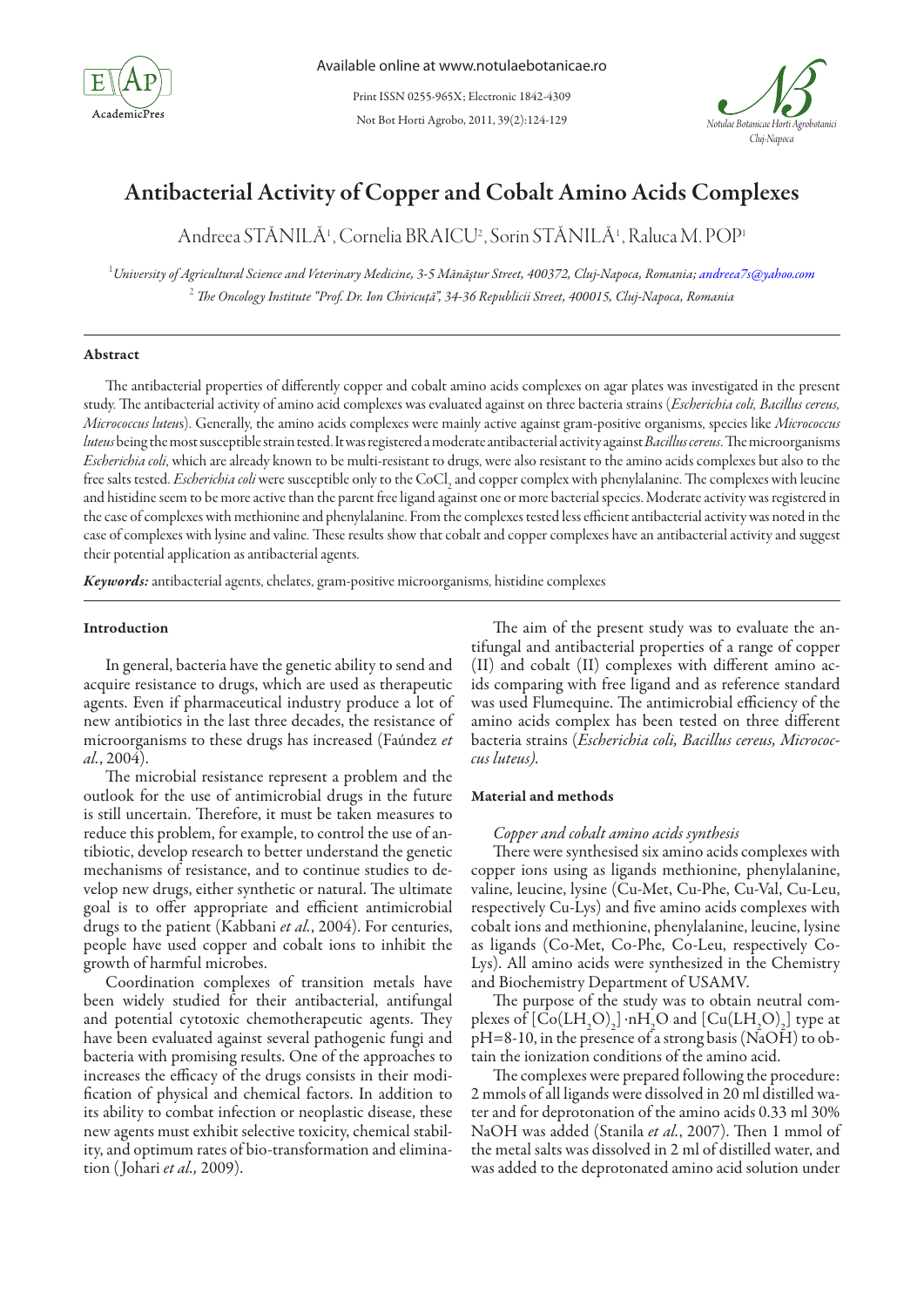stirring for several minutes. The precipitate was filtered off, washed with water several times, and dried in air.

For all the amino acids, the precipitation was instantaneous, and the colour was pink for cobalt complexes and blue for copper complexes. The compounds were found to be soluble in methanol, ethanol, DMSO or DMF.

#### *Microbial strains*

The amino acids were tested against the following microorganisms: *Escherichia coli*, *Micrococcus luteus, Bacilus cereus*. Bacterial strains provided from MTC Romania, were cultured overnight at 37°C in agar.

Pre-culture of test bacteria for 24 h with a 250 ml peptone broth (Difco Laboratories) produced a stock preparation containing a log-phase cell density of approximately 107 colony forming units (CFU)/ml as evaluated initially by measurements of the optical density at 600 nm.

## *Antibacterial assay*

Antibacterial tests were then carried out by disc diffusion method (Pal *et al.*, 2007), using 100 µl of suspension containing 107 CFU/ml of bacteria, spread on nutrient agar. The discs (6 mm in diameter) were impregnated with the 25  $\mu$ l/disc stock solution of 10<sup>-3</sup> M (a) respectively  $10^{-4}$  M (b) of amino acids complexes and placed on the inoculated agar. Negative controls were prepared using DMSO. Flumequine (25 μg/disc) was used as positive reference standards to determine the sensitivity of each bacterial species tested. The inoculated plates were incubated at 37°C for 48 h. Antibacterial activity was evaluated by

measuring the zone of inhibition against the test organisms. All inhibitory tests were performed in triplicate. An average of two independent readings for each compound was recorded. Finally, Petri plates were incubated for 26- 30 hours 28 *±* 2°C. The zone of inhibition was calculated in millimetres carefully.

## Results

Many microorganisms, which cause damage to human health, exhibit drug resistance due to inadequate use of antibiotics. Thus, there is a need for the discovery of new substances from natural sources.

Complexes of copper and cobalt with essential amino acids  $\left[\mathrm{Cu}\text{-}\left(\mathrm{L_1}\right)_2\right]\mathrm{H}_2\mathrm{O}$  and  $\left[\mathrm{Co}\text{-}\left(\mathrm{L_2}\right)_2\right]\mathrm{H}_2\mathrm{O}$  were synthesized in aqueous solution and analyzed by means of elemental analysis, thermogravimetric and differential analysis, atomic absorption, IR, UV-VIS and EPR spectroscopies.

The elemental analysis measurements of the carbon, nitrogen, hydrogen and sulphur content, confirm that the composition corresponded to a metal:ligand ratio in all the Co(II) complexes was found to be 1:2 .

The IR spectra show that the amino acids act as bidentate ligands with coordination involving the carboxyl oxygen and the nitrogen atom of amino group.

Informations about the ions coordination were obtained by comparing the IR frequencies of the ligands with those of the metal complexes. IR spectra demonstrate that amino acids act as bidental ligands by involving the amino



Fig. 1. IR Spectra of leucine and leucine-copper, cobalt and zinc complex (A); Powder EPR spectra of cobaltleucine complex at room temperature(B); Powder EPR spectrum of copper complex at room temperature (C); UV-Visible Spectra of leucine-cobalt complex in water (D); Visible spectra of copper complex in DMSO (E)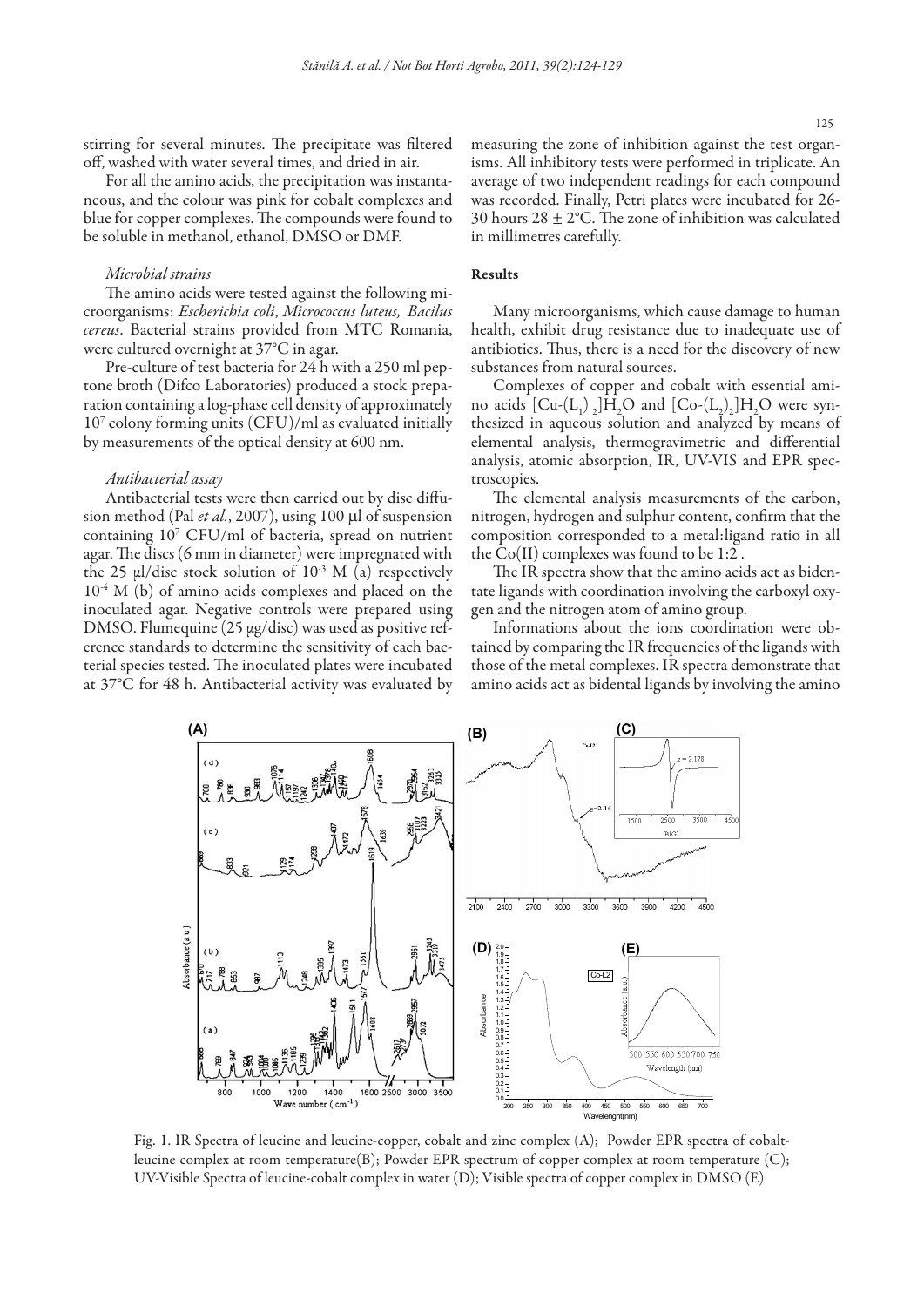126

and carboxyl groups in coordination with metallic ions (Fig. 1A). In the spectra of the ligand the  $v(N-H)$  stretching vibrations appear at 3052 cm<sup>-1</sup>. This band appear to be shifted toward higher frequencies in the spectra of the complex with 55 cm-1 for copper complex proving the involvement of the -NH<sub>2</sub> group in the complex formation (Batiu *et al.*, 2005).

The  $v(O-H)$  stretching vibration does not appear in the spectra ligand, but it do in spectra of the complex at 3421 cm<sup>-1</sup>, suggesting the presence of the crystal and coordinated water in this compound.

The absorption band at 1624 cm<sup>-1</sup> was attributed to the ν(C=O) stretching vibration in the ligand spectrum and appears to be shifted to  $1608 \text{ cm}^{-1}$  for complex The consecutive bands at 1600 and 1527 cm<sup>-1</sup>, in the spectrum of the ligand were assigned to the symmetric and asymmetric bending vibrations of N-H bond. In the spectrum of the complex are shifted to 1578 cm-1 and 1584 cm-1, which also indicates the involvement of this group in the metalligand bond formation.

UV-Vis and electron spin resonance (EPR) spectra shows typical species monomer and tetrahedral symmetry for the copper complexes and octahedral for the

cobalt (Fig. 1 A, D, E) (Marcu *et al.*, 2008; Stanila *et al.*, 2007). Powder EPR spectra at room temperature are typical for monomeric species with octahedral local symmetry around the metal ion and are strongly affected by noise. Powder EPR spectrum at room temperature for copper complex is quasi-isotropic  $(g= 2.178)$  and is characteristic for pseudotetrahedral symmetry around the copper ion (Marcu *et al.*, 2008; Stanila *et al.*, 2007).

The antibacterial activity of amino acids complexes was investigated against isolated grampositive strain (*Bacillus cereus, Micrococcus luteus*) and one standard gramnegative bacteria (*Escherichia coli*). Generally the amino acids complexes were mainly active against grampositive. The results of the antimicrobial screening by agar diffusion are showed in Fig. 2.

One of the microorganisms that showed a susceptibility to these amino acids complexes was *Micrococcus luteus*. It has been registered a moderate antibacterial activity against *Bacillus cereus.* Such results were not totally unexpected since these bacteria form resting spores and are more resistant to environmental conditions than any other tested bacteria. *Escherichia coli*, which are already known to be multi-resistant to drugs, were also resistant to the



Fig. 2. Agar diffusion assay for antibacterial-screening results against human pathogenic bacteria against *Escherichia coli* (A); against *Bacillus cereus* (B); against *Micrococcus luteus* (C)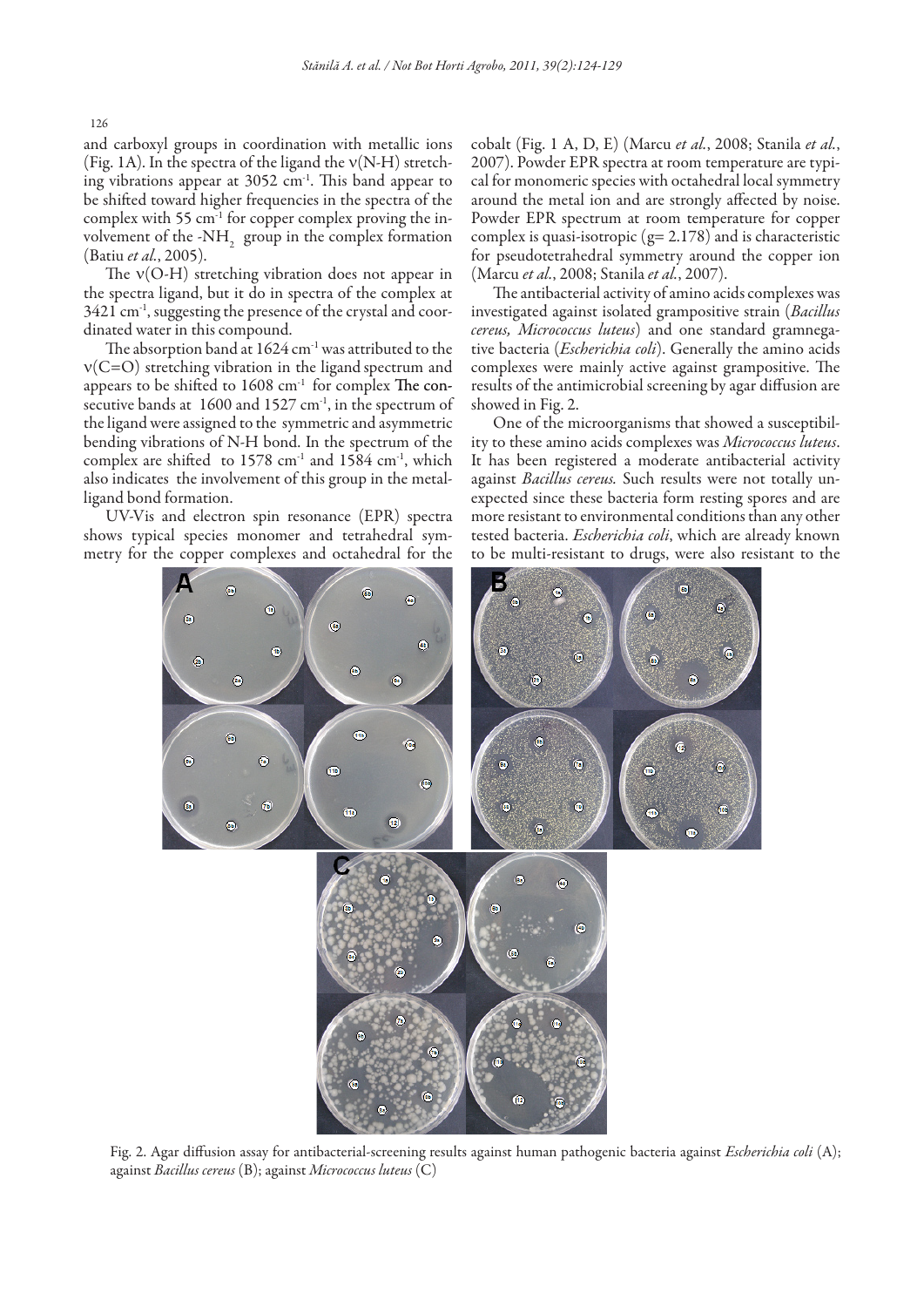amino acids complexes but also to the free salts tested. *Escherichia coli* were susceptible only to the CoCl<sub>2</sub> and Cu-Phe. Such results are very interesting, because this bacterium was standard strain.

The values for diameter of inhibition zone of the tested amino acids complexes ranged from 0 to 30 mm depending on the bacterial strain and the type of amino acid used for chelating the transitional metal (Tab. 1).

A difference in antibacterial activity has been observed for *Bacillus cereus* in the following order: Cu-Leu > Cu- $His \approx Cu-Cl_2 > Cu-Phe > Co-Phe \approx Co-Leu \approx CoCl_2 >$ Cu-Met > Co-Met > Cu-Val > Co-Lys, while for Micrococus luteus the order was: Cu-Cl<sub>2</sub>  $\approx$  CoCl<sub>2</sub>  $>$  Co-Phe  $\approx$  Cu- $His > Cu-Met > Cu-Leu \approx Co-Met \approx Co-Leu \approx Co-Lys >$  $Cu-Val \approx Cu-Val$ , based on the measurement diameter of inhibition zone (Tab. 1).

The results show a variable effect of amino acids complexes on the microorganisms. All complexes studied, presented moderate to high activity against *Micrococcus luteus*  and *Bacillus cereus.* In most of the cases was registered a relation dose-effect. Complexes with leucine and histidine

Tab. 1. The zone of inhibition (mm) of copper and cobalt amino acids complexes prepared at different conditions against test strains

|             |                | Diameter of inhibition zone (mm)* |              |              |
|-------------|----------------|-----------------------------------|--------------|--------------|
|             |                | Escherichia                       | Bacillus     | Micrococcus  |
|             |                | coli                              | cereus       | luteus       |
| $Cu-Met$    | $a^*$          | $\Omega$                          | $14\pm0.4$   | $10\pm 0.1$  |
|             | $b^{\cdots}$   | $\theta$                          | $6+0.2$      | $8 + 0.2$    |
| Cu-Phe      | A              | $\Omega$                          | $18+0.9$     | $7\pm1$      |
|             | $\overline{B}$ | $\Omega$                          | $15 \pm 1.5$ | $7 + 1.2$    |
| Cu-Val      | A              | $\theta$                          | $8\pm0$      | $7\pm0.1$    |
|             | B              | $\theta$                          | 7 ± 0.3      | 7 ± 0.2      |
| $Cu-Leu$    | A              | $\theta$                          | $25 \pm 0.6$ | $8 + 0.2$    |
|             | $\mathbf b$    | $\Omega$                          | $25 \pm 1.2$ | $8 + 2$      |
| $Cu-His$    | a              | $\Omega$                          | $20 \pm 0.5$ | $11 \pm 0.3$ |
|             | $\mathbf b$    | $\theta$                          | $15 \pm 1.4$ | 10±0.1       |
| Cu-Cl,      | a              | $6 \pm 1.3$                       | $20 \pm 0.6$ | $18 + 2.5$   |
|             | $\mathbf b$    | $\Omega$                          | $15 \pm 1.2$ | $8 + 0.3$    |
| $Co-Met$    | a              | $\theta$                          | $11 \pm 0.3$ | $8 + 1.9$    |
|             | $\mathbf b$    | $\theta$                          | $10\pm 0.5$  | $8 + 0.4$    |
| $Co-Phe$    | a              | $12 \pm 0.5$                      | $15\pm0$     | $11 + 1.1$   |
|             | $\mathbf b$    | $\Omega$                          | $10\pm0.6$   | $11\pm2$     |
| Co-Leu      | a              | $2 \pm 0.5$                       | $15 \pm 1.6$ | $8 + 0.6$    |
|             | $\mathbf b$    | $1 \pm 0.2$                       | $15 \pm 0.4$ | $8 + 0.11$   |
| $Co-Lys$    | a              | $\theta$                          | $\theta$     | $8 + 2.11$   |
|             | $\mathbf b$    | $\theta$                          | $\theta$     | $7\pm0.5$    |
| $Co-Cl$ ,   | a              | $\Omega$                          | $15 \pm 1.6$ | $18 + 1.4$   |
|             | $\mathbf b$    | $\theta$                          | $10+0.7$     | $14\pm0.5$   |
| Fluomequine |                | $11 \pm 1.5$                      | $30+2$       | $11 \pm 0.7$ |

 \* The diameter of the inhibition zone including disc diameter of 6 (mm). Values are means the average of three replications ± SD; \*\*25 μl/disc of stock solution of 10-3 M of amino acids complexes and placed on the inoculated agar; \*\*\*25 μl/disc of stock solution of 10-4 M of amino acids complexes and placed on the inoculated agar

seem to be more active than the parent free ligand against one or more bacterial species. Moderate activity was registered in the case of complexes with methionine and phenylalanine. From the complexes tested less efficient antibacterial activity was noted in the case of complexes with lysine and valine.

Finally, regarding to effects of the antibiotics used as positive control, *Bacillus cereus* it has been registered a higher antibacterial meanwhile for the other two bacterial strains a moderate activity.

# Discussion

The objective of this study was to evaluate the antibacterial activity of copper and cobalt amino acids complexes. Copper amino acids complexes were proven to have a higher antibacterial activity than those with cobalt, results confirmed by another study focused on the evaluation the antifungal effect of those newly agents (Braicu *et al.*, 2006; Faúndez *et al.*, 2004). These studies emphasis the utility, especially copper complexes as newly alternative antibacterial therapeutic agents.

Gram-positive bacteria are known to be more susceptible to amino acids complexes than gram-negative bacteria. The finding that *Escherichia coli* was least susceptible to the five copper and four cobalt amino acids complexes in this investigations is in accord with previously studies (Faúndez *et al.*, 2004; Kabbani *et al.*, 2004).

The weak antibacterial activity against gram negative bacteria was ascribed to the presence of an outer membrane which poses hydrophilic polysaccharides chains as a barrier to the amino acids complexes.

It has been reported that the antibacterial activity of a complex is influenced by its stability. The lower stability of the amino acid complex, the greater is the antibacterial activity. This is probably because they have more free ions in the solution, which can enhance the cooperative interaction between the metal ions and the ligands (Marcu *et al.*, 2008; Stanila *et al.*, 2007). This can explain the different antibacterial activity of the copper and cobalt complexes depending on the amino acid type. Another possibility is linked to the fact that the activity in the chelated complex, the positive charge of the metal is partially shared with the donor atoms present in the ligands and there is  $\pi$ -electron delocalization over the whole chelate ring. This in turn increases the lipophilic character of the metal chelate and favors its permeation through the lipoid layers of the bacterial membranes. Apart from this, other factors such as solubility, conductivity and dipole moment (influenced by the presence of metal ions; Chohan and Mushtaq, 2000) may also be the possible reasons for increasing this activity in the case of *Bacillus cereus* that free salts.

As it can be see from Tab. 1 the zone of inhibition for some amino acids complexes (Cu-Leu, Cu-His) is higher than for the free salts in the case of gram-positive bacteria (*Bacillus cereus*). The increased activity of the metal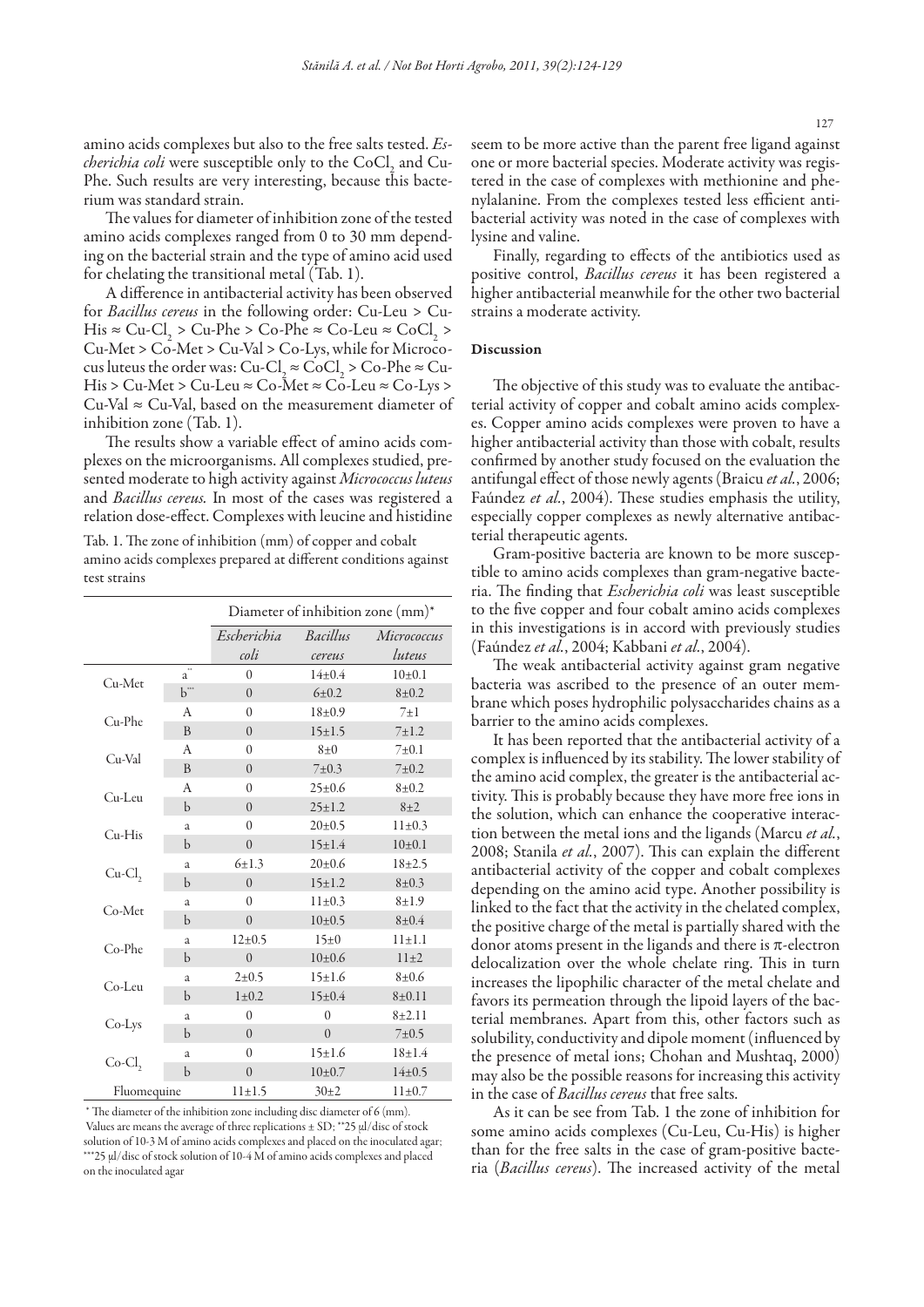128

chelates can be explained on the basis of chelation theory (Sengupta *et al.*, 1998). It is known that chelation tends to make the ligand act as more powerful and potent bactericidal agents, thus killing more of the bacteria than the ligand. It has been observed that, in a complex, the positive charge of the metal is partially shared with the donor atoms present in the ligands, and there may be *π*-electron delocalization over the whole chelating (Sengupta *et al.*, 1998). This increases the lipophilic character of the metal chelate and favours its permeation through the lipoid layer of the bacterial memberanes (Chandra *et al.*, 2007). There are other factors which also increase the activity, which are solubility, conductivity, and bond length between the metal and the ligand, which may explain the values resisted in the present case.

In a similar study it was demonstrate that cobalt (III) complexes with pyridine-amide ligands show mild to moderate activity against standard and pathogenic resistant bacteria. The results reveal that these complexes can act as potent antimicrobial agents (Mishra *et al.*, 2008), with an reduced level of cytotoxicity, all complexes were less cytotoxic than gentamycin on HEK cell lines.

The mode of action may involve the formation of a hydrogen bond through the azomethane nitrogen atom with the active centers of the cell constituents, resulting in interference with the normal cell process. The variation in the effectiveness of different compounds against different organisms depends either on the impermeability of the cells of the microbes or the difference in ribosomes of microbial cells. It has also been proposed that concentration plays a vital role in increasing the degree of inhibition; as the concentration increases, the activity increases as it was reported also in the present cases (El-Wahab *et al.*, 2005).

The interaction of metal ions with drugs administered for therapeutic purposes is a subject of considerable interest. It is known that some drugs work by chelation or inhibiting the formation of metalloenzymes. Therefore metal ions might play a vital role during the biological process of drug utilization in the body. In this context further studies are needed to understanding the antibacterial or antifungal mechanism (Faúndez *et al.*, 2004).

Studies regarding the mode of action for these compounds in the bacterial cell should be done, since these substances are natural, their hazardous potential is lower when compared with other products taking in account that The Recommended Dietary Intake (RDI) for copper is 0.9 mg for adults, while the upper limit of intake for this metal is 10 mg for the same population for cobalt RDI being between 10 µg-20 µg (http://www.acu-cell.com/ nico2.html).

# Conclusions

The results show that amino acids complexes have inhibitory effect against *Micrococcus luteus* and *Bacillus cereus* and less efficient against *Escherichia coli.* More in the case of *Bacillus cereus* antibacterial activity being much stronger than free salts.

Therefore, the present results revealed the importance of amino acids complexes and can be associated with antibiotics, to control resistant bacteria, which are becoming a threat to human health. Furthermore, these amino acids complexes were active against bacteria under very low concentration, thus minimizing the possible toxic effects.

These results show that cobalt and copper complexes have an antibacterial activity and suggest its potential application as potential antibacterial agents, in the field of disinfection, food packaging and piping of drinking water.

#### *Acknowledgements*

This work was funded by the National Research Grant IDEI no.1114/2009 financed by UEFISCDI- Romania.

#### References

- Batiu C, Jelic C, Leopold N, Cozar O, David L (2005). Spectroscopic investigations of new Cu(II), Co(II), Ni(II) complexes with γ-L-glutamyl amide as ligand. J Mol Struct 744-747:325-330.
- Braicu C, Stanila A, Rotar M-A, Petran M, Socaciu C (2006). Antifungal activity of some amino acids complexes against *Candida albicans*. Bulletin USAMV Agriculture 62:207- 212.
- Braicu C, Stanila A, Socaciu C (2006). Studies for evaluation the effect of some aminoacids complex using *Sacharomyces cerevisiae* as a *in vitro* model for cytotoxicity. Proc 41st Croatian Internat Symp on Agricult, Opatija, 169-170 p.
- Chandra S, Raizada S, Tyagi M, Gautam, A (2007). Synthesis, spectroscopic, and antimicrobial studies on bivalent nickel and copper complexes of bis (thiosemicrbazone). Bioinorg Chem Appl (1): 51483.
- Chohan Z, Mushtaq S (2000). Antibacterial cobalt(Ii) and zinc(Ii) complexes of pyrazine-derived Nno and Nnn donor Schiff-bases. Pak J Pharm Sci 13(1):21-27.
- Cohen ML (1992). Epidemiology of drug resistance: implications for a post-antimicrobial era. Science 257(5073):1050-1055.
- El-Wahab ZHA, Mashaly MM, Salman AA, El-Shetary BA, Faheim AA (2004). Co(II), Ce(III) and UO2VI) bissalicylatothiosemicarbazide complexes: binary and ternary complexes, thermal studies and antimicrobial activity. Spectrochim Acta A 60(12):2861-2873.
- Faúndez G, Troncoso M, Navarrete P, Figueroa G (2004). Antimicrobial activity of copper surfaces against suspensions of *Salmonella enterica* and *Campylobacter jejuni*. BMC Microbiol 4:19-26.
- Farouk AEl-A, Ghouse HF, Ridzwan BH (2007). New bacterial species isolated from Malaysian sea cucumbers with optimized secreted antibacterial activity. Am J Biochem Biotechnol 3(2):60-65.